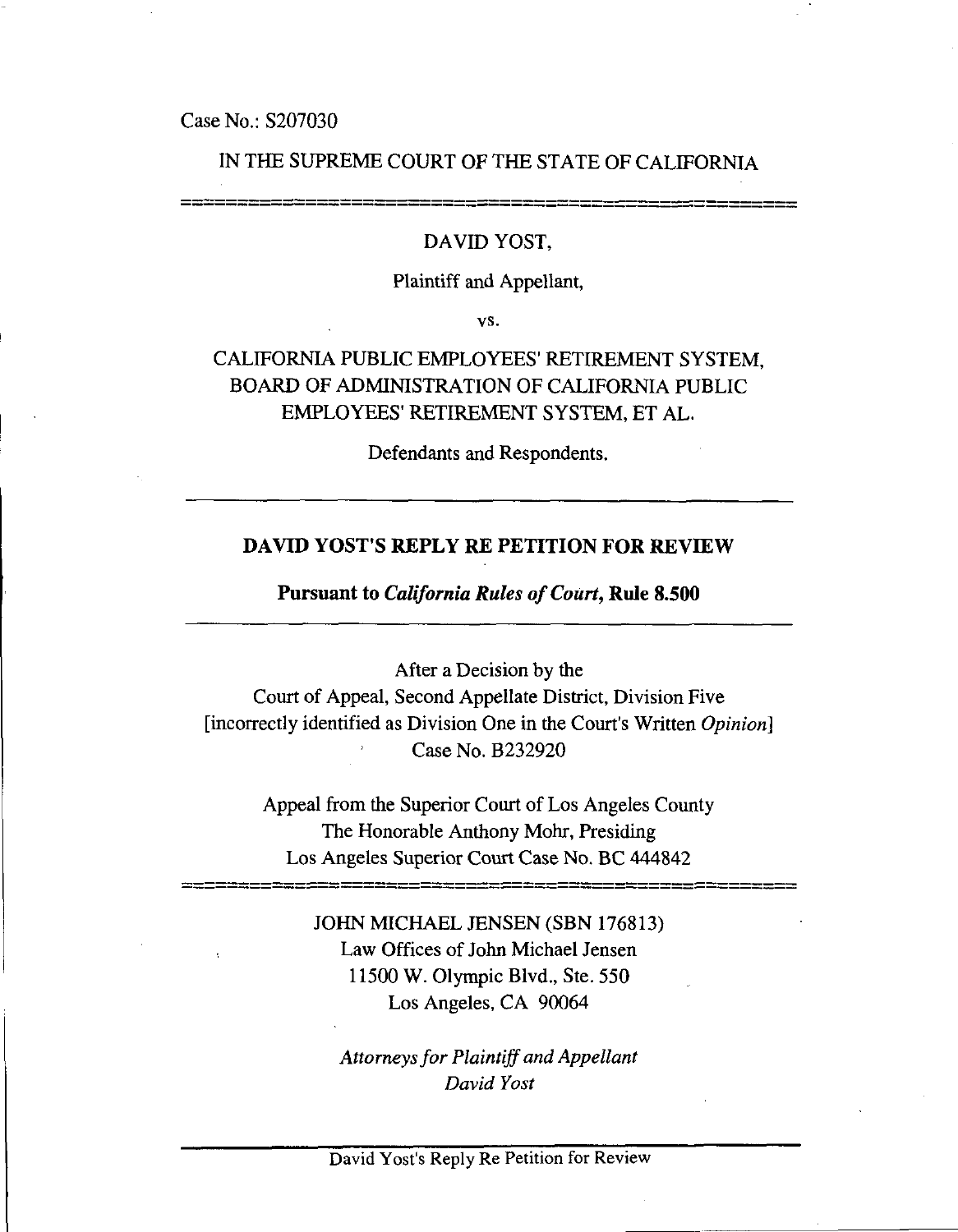# **TABLE OF CONTENTS**

| А.        |                                              |  |
|-----------|----------------------------------------------|--|
| Β.        |                                              |  |
|           |                                              |  |
| A.        |                                              |  |
| <b>B.</b> | The "Functional Equivalence" of CalPERS'     |  |
| C.        | Alleged "Conflating" of GCA Compliance and   |  |
| D.        | CalPERS' Lifetime Duties and GCA Presentment |  |
|           |                                              |  |
|           |                                              |  |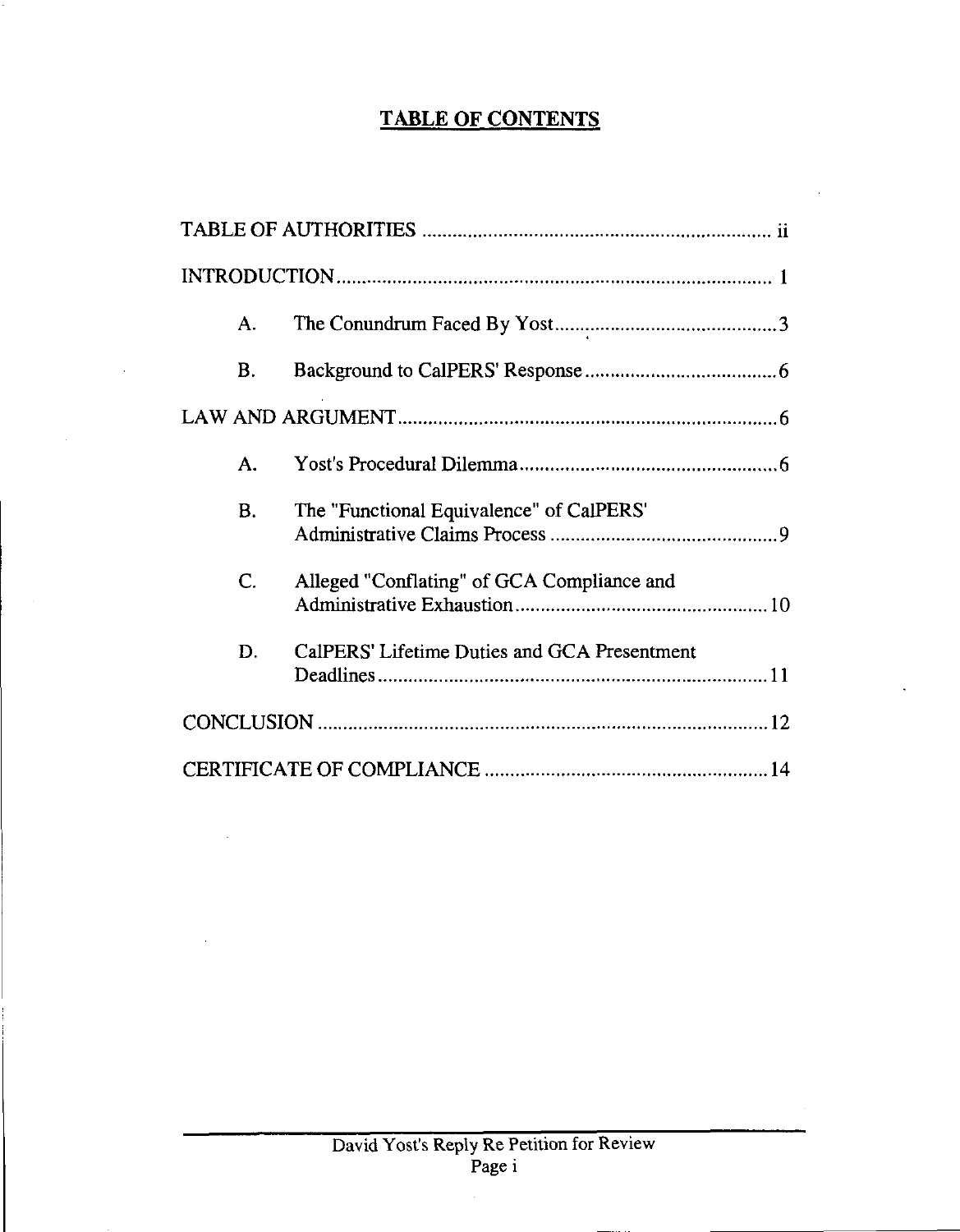# **TABLE OF AUTHORITIES**

# **California Cases:**

 $\frac{1}{\sqrt{2}}\sum_{i=1}^{n} \frac{1}{\sqrt{2}}\left(\frac{1}{\sqrt{2}}\right)^2$ 

ţ.

| Air Machine Com SRL v. Superior Court                  |
|--------------------------------------------------------|
|                                                        |
|                                                        |
| Bozaich v. State of California                         |
|                                                        |
|                                                        |
| Chaffee v. San Francisco Public Library Com.           |
|                                                        |
|                                                        |
| City of Oakland v. Public Employees' Retirement System |
|                                                        |
|                                                        |
| Haro v. City of Solana Beach                           |
|                                                        |
|                                                        |
| Lincoln Place Tenants Assn. v. City of Los Angeles     |
|                                                        |
|                                                        |
| Lozada v. City and County of San Francisco             |
|                                                        |
|                                                        |
| Rose v. City of Hayward                                |
|                                                        |
|                                                        |
| Shirk v. Vista Unified School Dist.                    |
|                                                        |
|                                                        |
| Snipes v. City of Bakersfield                          |
|                                                        |
|                                                        |
| Stuck v. Board of Medical Examiners of State           |
|                                                        |
|                                                        |
| Torrey Hills Community Coalition v. City of San Diego  |
|                                                        |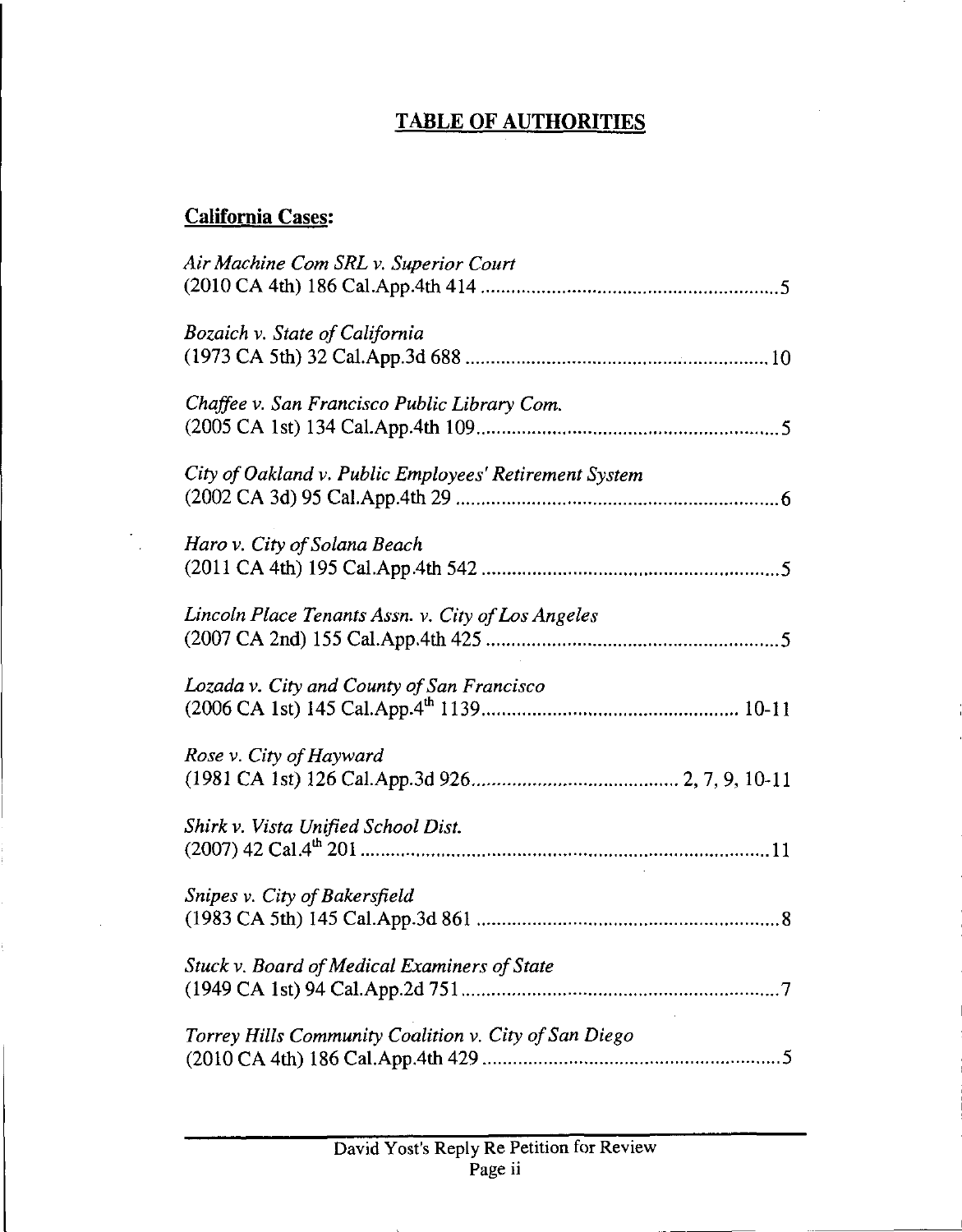# California Statutes:

J.

# California Constitution:

 $\bar{z}$ 

|--|--|

# Treatises:

 $\bar{\alpha}$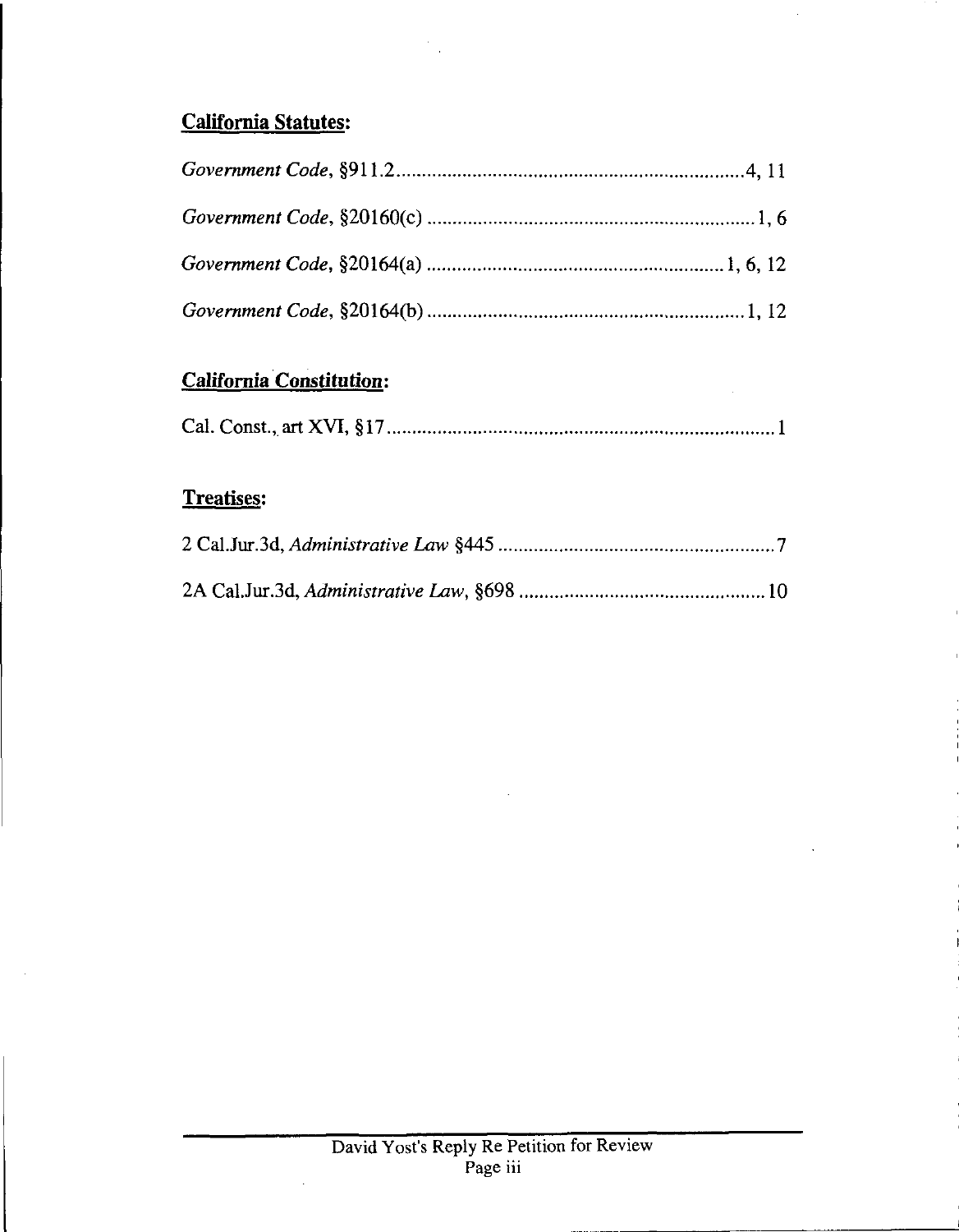### **INTRODUCTION**

The fundamental legal question presented is whether CalPERS owes lifetime fiduciary duties to unrepresented members who act as part of a class action.

Constitutional law and statutory law expressly obligate CalPERS with *lifetime* fiduciary duties to its members. (Cal. Const., art. XVI, §17; *Government Code, §§20160(c),* 20164(a) and (b).) CalPERS essentially says it does not owe lifetime duties if members file a class action.

The Appellate Court agreed and ruled wrongly that CalPERS can interpose the Government Claims Act ("GCA") against members filing a class action. The Second District's Ruling requires Plaintiffs to file claims with the California Victim Compensation and Government Claims Board ("VCGCB") as the sole means of satisfying the GCA. As a result, CalPERS' primary constitutional lifetime duties to Members are abrogated by GCA statutes. The lifetime duties exist in name only, without practical substance for most members and their claims.

Contrary to CalPERS' *Answer to Petition for Review,* the real problem is this:

(1) CalPERS has failed to establish an administrative process that fulfills its lifetime duties to unrepresented members when adjudicating claims (i.e. class actions are forbidden in CalPERS' administrative process);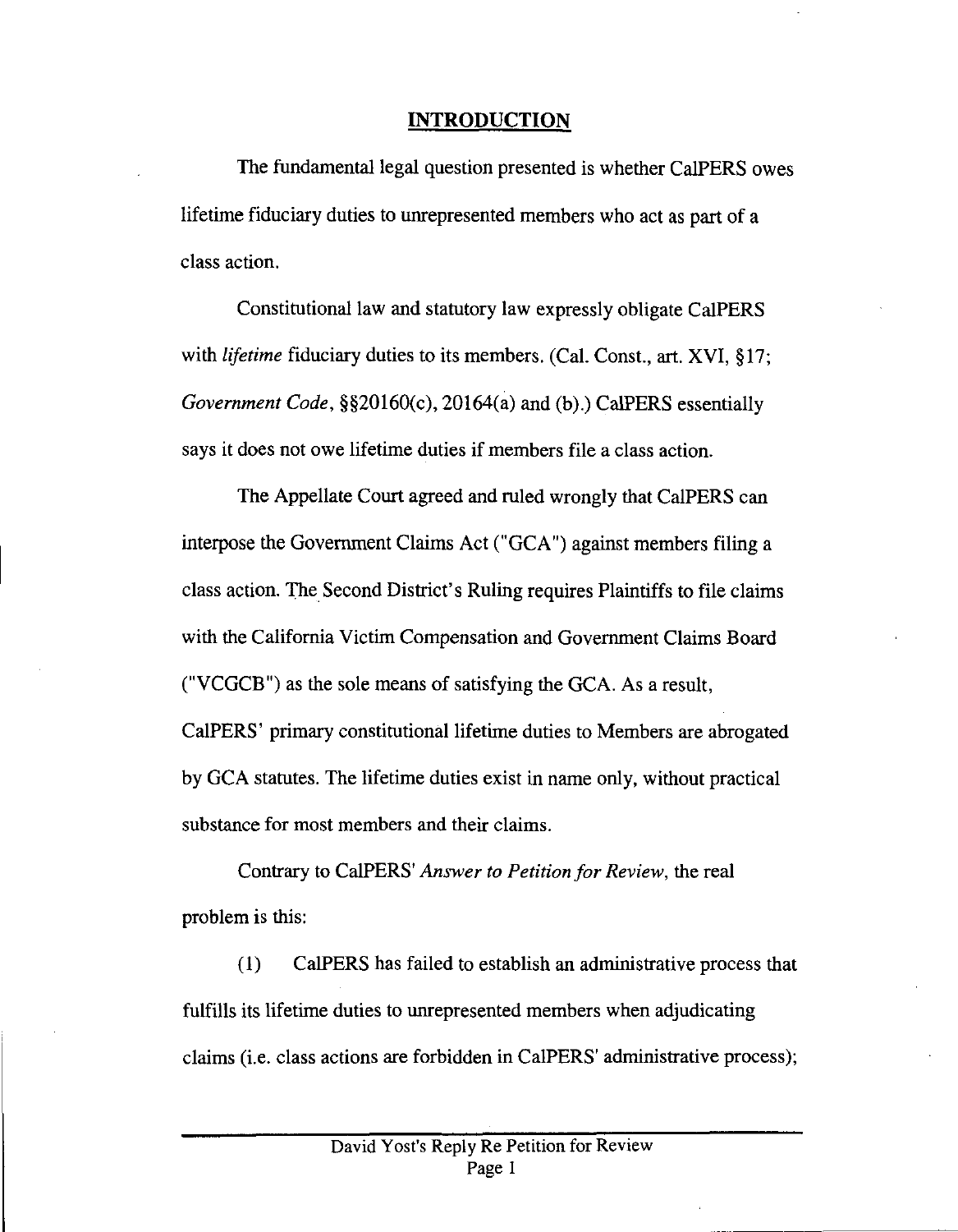(2) As a result of CalPERS' failure to provide an adequate administrative process, Plaintiffs with small or medium sized claims aggregate into class actions and file a Complaint in Superior Court;

(3) Thereafter, CalPERS files a demurrer and interposes the one year VCGCB presentment deadline to limit its constitutional "lifetime" duties to the class members.

Narrowly taking the controversy out of the context presented, the Appellate Court's formal ruling was that Plaintiffs had to file a formal VCGCB claim before filing their class action suit. Although presented, the Court did not rule on whether CalPERS' administrative process was (i) "functionally equivalent" for GCA proposes or (ii) excused under *Rose v. City of Hayward* (1981 CA 1st) 126 Cal.App.3d 926.) Without analyzing the nature of the constitutional duties or the real legal riddle, the Appellate Court assumed that CalPERS' lifetime duties only extend to individuals who file in the administrative process.

Perhaps daunted by the complexity that CalPERS has constructed, the Appellate Court ignored that Plaintiff and Appellant David Yost's class action complaint arose directly as a result of CalPERS' reluctance or failure to provide an adequate administrative process (that adjudicates class action claims with the members' lifetime rights intact). Avoiding deliberation of the difficult statutory and constitutional requirements, the Second District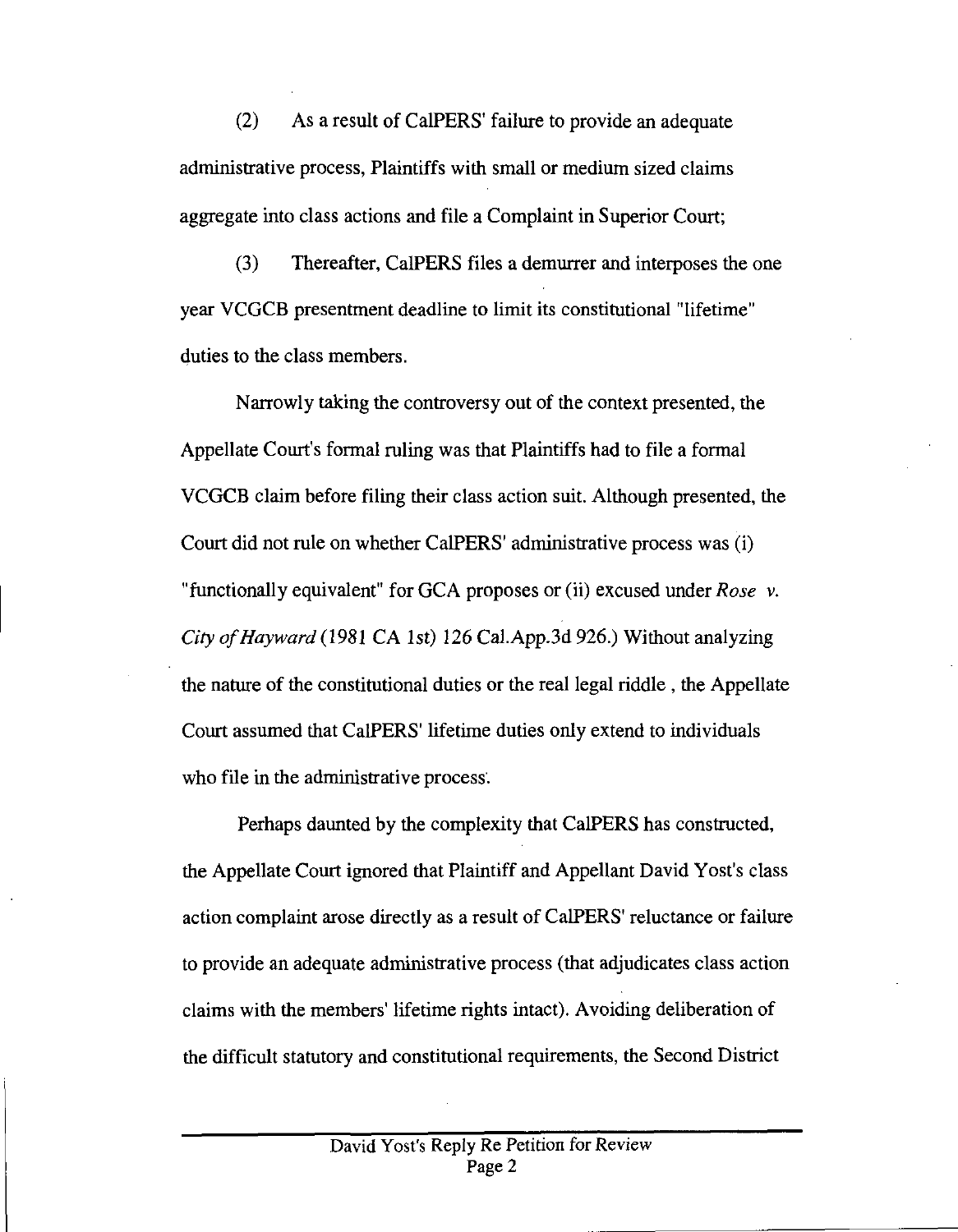failed to recognize that CalPERS leveraged its own failure as a defense to unilaterally release itself from its *lifetime* duties (and associated recovery).

A right does not exist without an adequate remedy. The practical result is CalPERS is freed from correcting its errors or paying the vast number of small to medium size individual claims. Individuals simply cannot justify or afford to prosecute smaller claims in the administrative process (which is expensive and favorable to agencies). By an elaborate game of "hide the ball", CalPERS has effectively emancipated itself from its lifetime duties, from adjudication or oversight of its errors, and done so by its own administrative fiat, in defiance of its constitutional and statutory obligations.

Yost offers a compelling harmonization of the GCA and PERL that respects the constitutional lifetime duties and satisfies the purposes of the GCA. First, Yost presented his Complaint with a settlement offer to CalPERS, unilaterally staying all litigation for 30 days to give CalPERS time to investigate the claims and if possible settle them. CalPERS' administrative claims process is "functionally equivalent" for purposes of the GCA, and the agency is put on notice. Second, Yost is excused from CalPERS' defective administrative process because class adjudications are not permitted. The proper result is that Yost's class action Complaint is properly before the Superior Court with the members' lifetime rights and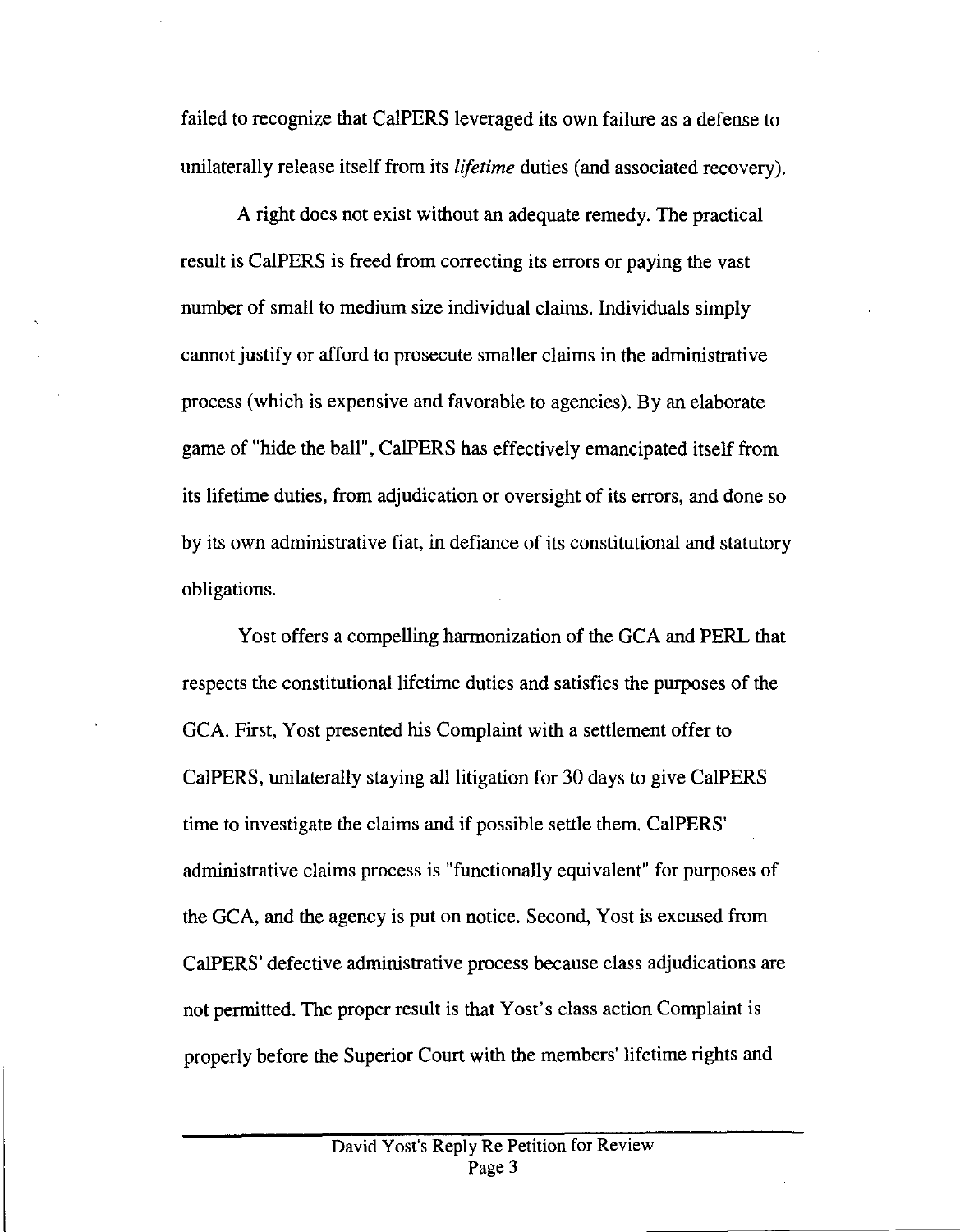CalPERS' lifetime duties intact.

## A. **The Conundrum Faced by Yost**

CalPERS' *Answer to Petition* hides the serious bureaucratic conundrum that CalPERS has created, to its benefit, in contravention to a harmonized and reconciled reading of the case law and statutes. Although CalPERS treats this case as nothing but a typical GCA case, CalPERS ignores its obligations as well as the fact it has a "functionally equivalent" claims process which satisfies the GCA, albeit one that is incapable of adjudicating class actions.

Here is the conundrum: If Petitioner David Yost had brought an individual administrative claim, CalPERS says he could take advantage of the lifetime duties that CalPERS owes him, but he could not seek class relief for others.

On the other hand, if Yost sought class relief by filing a class action, CalPERS insists he could *only* do so by first filing a government claim with the Victim Compensation and Government Claims Board ("VCGCB"). The VCGCB provides a one-year "presentation" limitation. *(Government Code,* §911.2.) Thus, CalPERS' interpretation of GCA compliance effectively negates CalPERS' lifetime duties after one year.

Under the Second District's ruling, if Yost wanted to pursue his claims he faced a Hobson's choice that the Legislature has not authorized: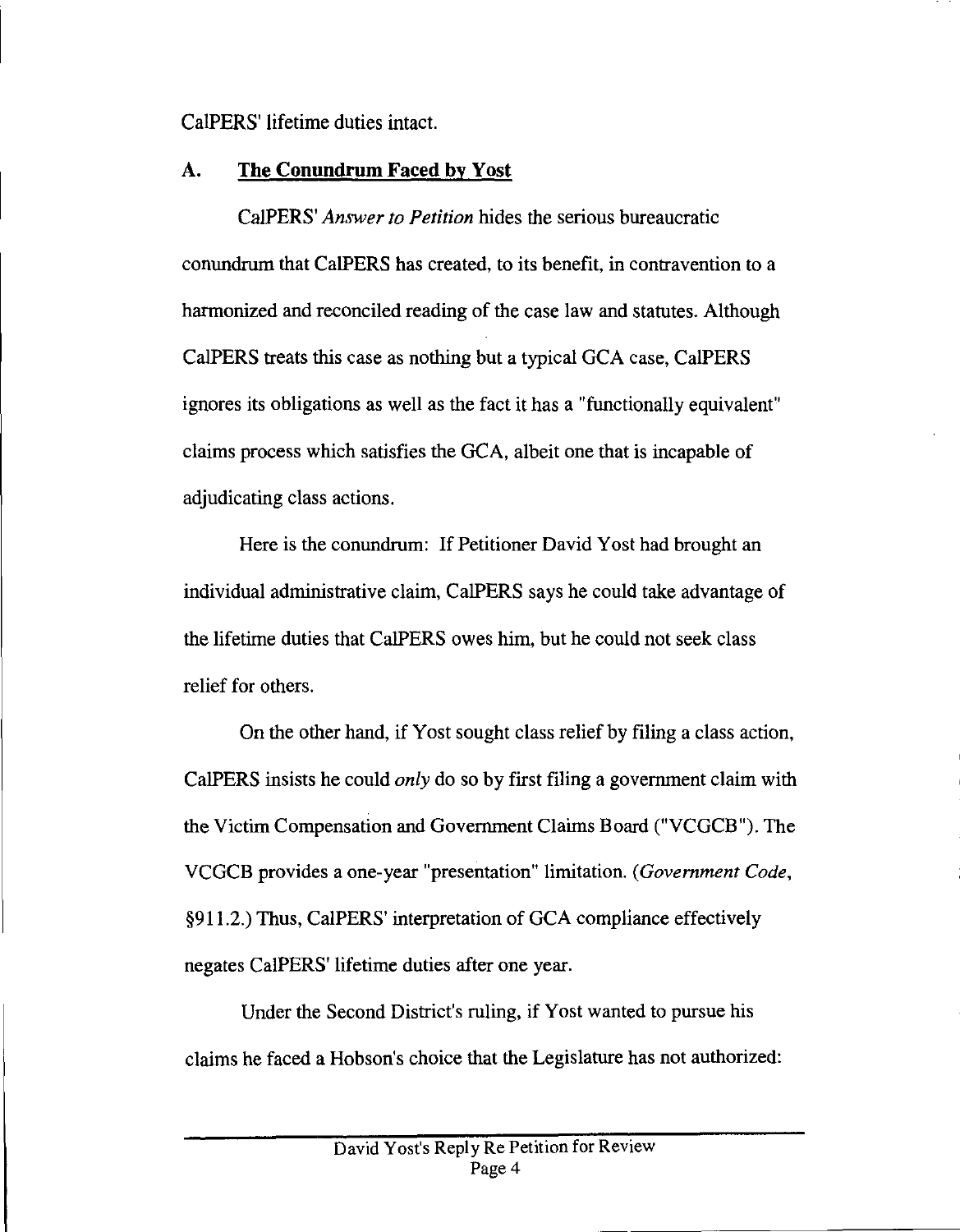Yost was forced to either (1) give up his right to represent a class of people or (2) give up his right to benefit from the lifetime duties that CalPERS owes him and all other members.

The statutes and Constitution do not support this Hobson's choice.

CalPERS points only to GCA issues (while avoiding the question of its own

"functionally equivalent" administrative claims process for GCA

compliance purposes) and does not harmonize or reconcile its own duties.

The statutes and Constitution should be read as providing for Yost and the

class to benefit from lifetime duties. The Legislature did not and could not

impair CalPERS' lifetime duties simply because a large number of people

were injured by CalPERS' misfeasance. As a matter of law,

Statutes must be interpreted in context, and must be read with reference to the entire scheme of law of which it is part so that the whole may be harmonized and retain its effectiveness." *(Lincoln Place Tenants Assn. v. City of Los Angeles* (2007) 155 Cal.App.4th 425, 440, 66 Cal.Rptr.3d 120; see *Air Machine Corn SRL v. Superior Court* (2010) 186 Cal.App.4th 414, 422, 112 Cal.Rptr.3d 482.) " ' "A statute should be construed so that effect is given to all its provisions, so that no part will be inoperative or superfluous, void or insignificant, and so that one section will not destroy another unless the provision is the result of obvious mistake or error." [Citation.]' " *(Torrey Hills Community Coalition v. City of San Diego* (2010) 186 Cal.App.4th 429,440, 111 Cal.Rptr.3d 578.) "Thus, although we look first to the statutory language, we do not give the words a literal meaning if to do so would result in an absurd result that was not intended." *(Chaffee v. San Francisco Public Library Corn.* (2005) 134 Cal.App.4th 109, 114, 36 Cal.Rptr.3d 1.)

*(Haro v. City of Solana Beach* (2011 CA 4th) 195 Cal.App.4th 542, 553.)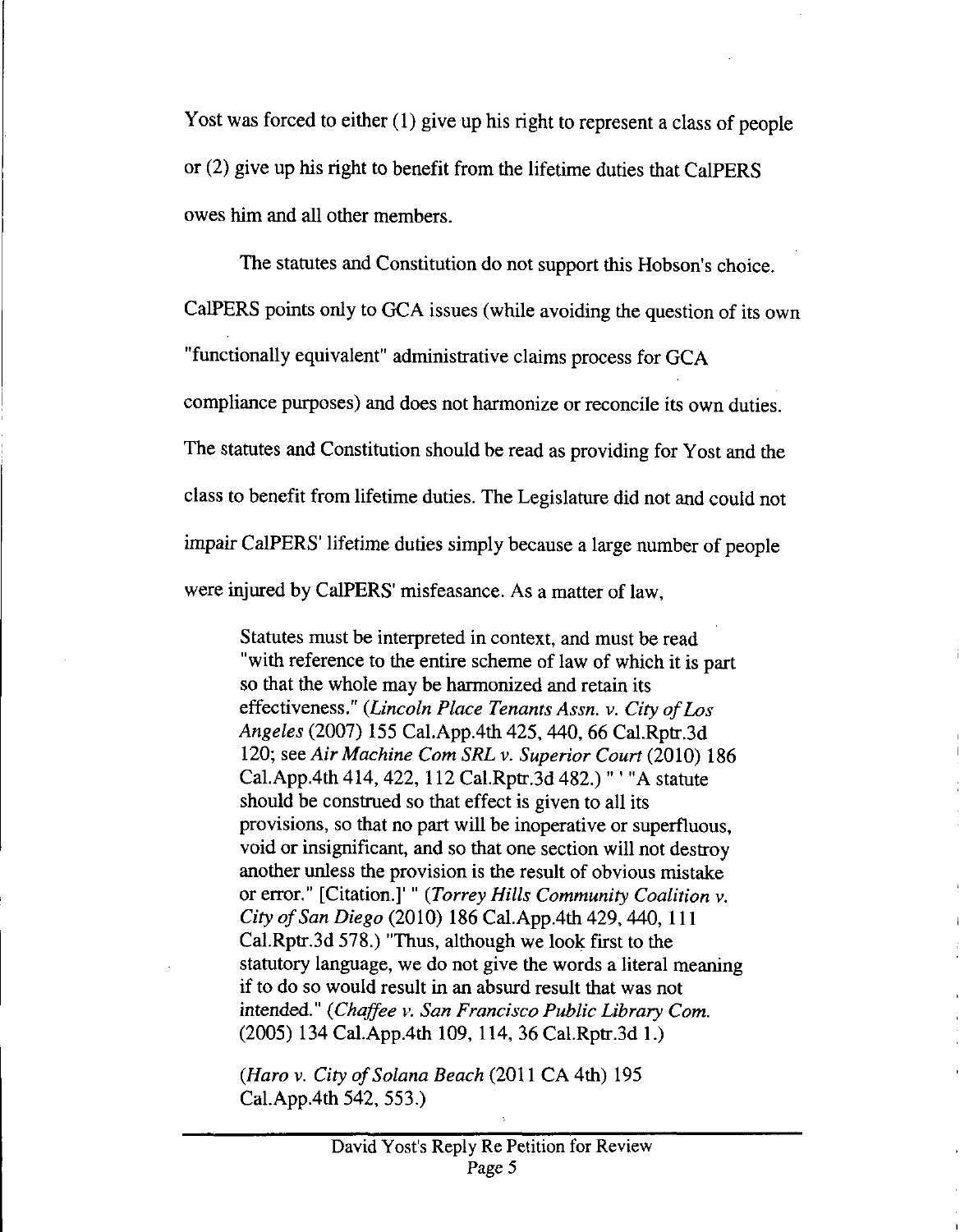When considering the functional equivalence of CalPERS' administrative process for individuals, in fact and effect, Yost did comply with the GCA, albeit not in the form CalPERS demands.

## **B. Background to CalPERS' Response**

Yost invested tens of thousands of dollars to buy optional service credit, only to have CalPERS seize that money after he was injured on the job and forced to retire on Industrial Disability Retirement ("IDR"). (Yost's *Opening Brief* in the Second District, p. 10.) Yost further believed that CalPERS' illegal policy and practice dates back decades and likely affects hundreds or even thousands of CalPERS members. (Yost's *Opening Brief* p. 6.)

## **LAW AND ARGUMENT**

## A. **Yost's Procedural Dilemma**

Knowing full well that the vast majority of CalPERS members had neither time nor money to prosecute individual actions, Yost sought to file a class action against CalPERS on behalf of all those similarly harmed. But he immediately faced a mine field of contradictions:

• The Public Employees' Retirement Law ("PERU) imposes lifetime duties on CalPERS to correct its errors and omissions when it owes money to members and their beneficiaries. *(City of Oakland v. Public Employees' Retirement System* (2002 CA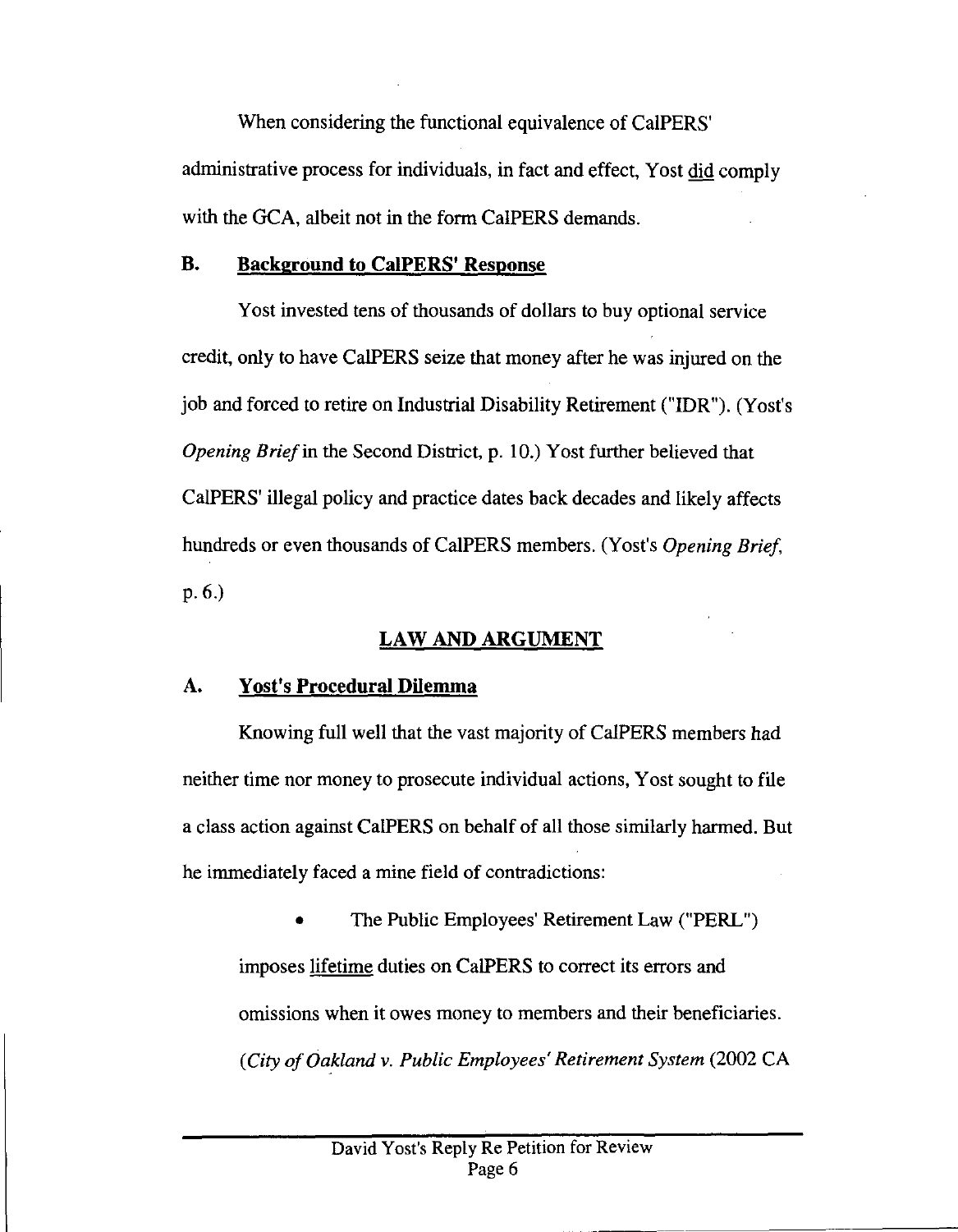3d) 95 Cal.App.4 th 29, 50; *Government Code,* §§20160(c), 20164(a).)

CalPERS argues that its lifetime duties are only available to those filing *administrative* claims. (CalPERS' *Opposition Brief* in the Second District, pp. 2-3; CalPERS' *Answer to Petition,* p. 3.) CalPERS' concedes that its administrative system is incapable of adjudicating class actions and can only resolve claims of named individuals. *(Answer to Petition,* p. 2, citing *Rose v. City of Hayward* (1981 CA 1st) 126 Cal.App.3d 926.)

• Further, filing an individual administrative claim would mean consenting to CalPERS' administrative process and compelling Yost to fully exhaust the lengthy and costly administrative process. *(Stuck v. Board of Medical Examiners of State* (1949 CA 1st) 94 Cal.App.2d 751; 2 Cal.Jur.3d, *Administrative Law* §445.) If then dissatisfied with the outcome, Yost could at best file a writ of administrative mandamus limited to his *individual* claim. Despite CalPERS' assurances to the contrary, there is no way Yost could convert an *individual* administrative claim into a *classwide* petition for writ of administrative mandamus. (Yost's *Opening Brief, pp. 46-51; Yost's <i>Reply Brief, pp. 33-41.*)

• If Yost wished to seek justice for an *entire class,*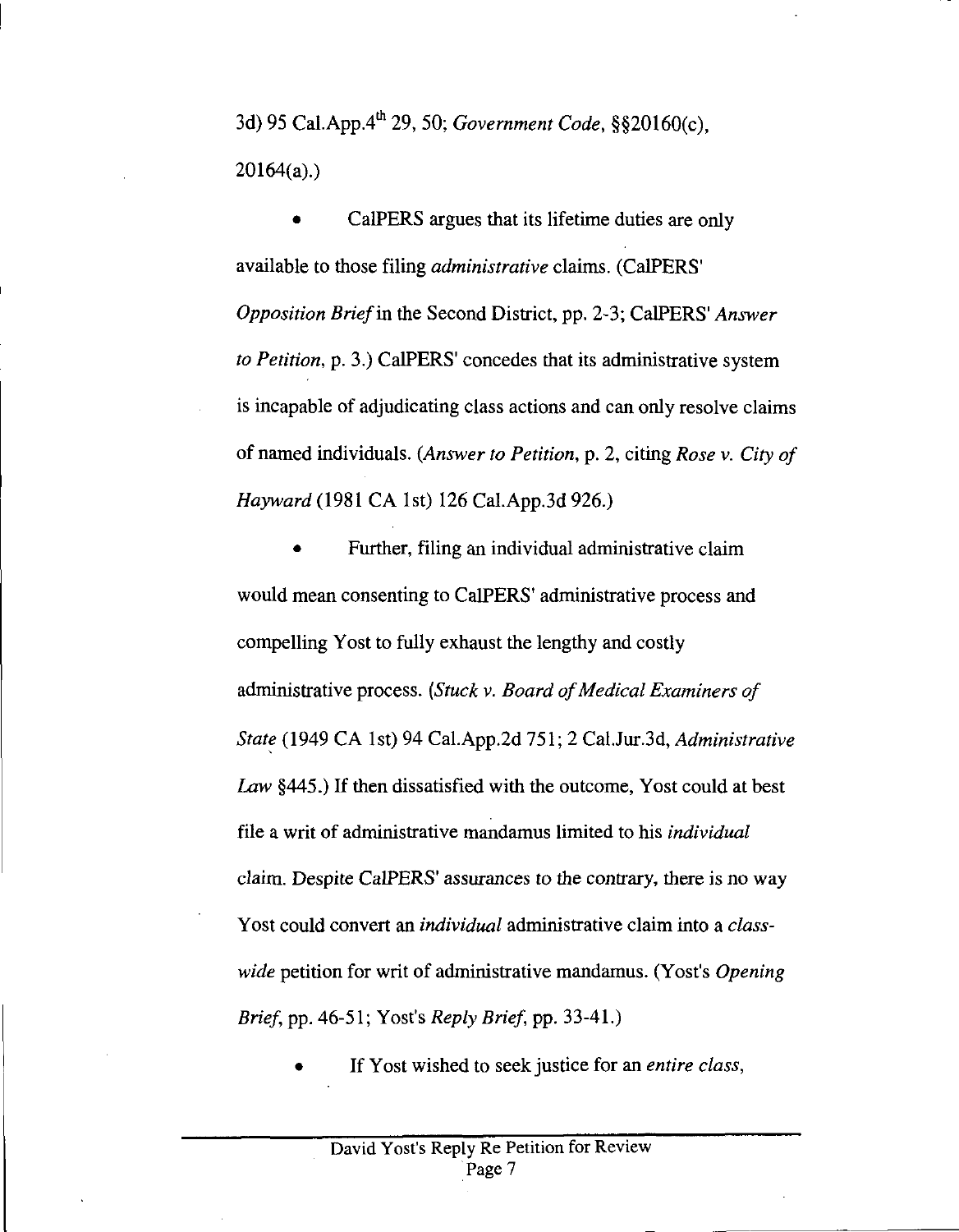CalPERS insists he first had to file a GCA claim with the Victim Compensation and Government Claims Board ("VCGCB"). *(Answer to Petition,* p. 3.)

• But according to CalPERS' own arguments, a VCGCB claim had to be filed within a year of accrual of Yost's cause of action, *and the entire class would be limited to others who also could have filed within a year.* In short, VCGCB filing would permit CalPERS to completely escape its lifetime duties.

Further, Yost contends he did not need to file with the VCGCB *because CalPERS has a 'functionally equivalent" administrative claims process.* (See, e.g., *Snipes v. City of Bakersfield* (1983 CA 5th) 145 Cal.App.3d 861 [FEHA process is a functionally equivalent claims process; no GCA claim need have been also presented to the City of Bakersfield].)

Yost therefore did the only thing he could to comply with the spirit and intent of the GCA:

(1) He filed suit in Superior Court (thereby preserving his classwide claims and avoiding the trap of an administrative system that could at best offer *individual* relief);

(2) He chose not to file a VCGCB claim (knowing it would absolve CalPERS of its lifetime duties), contending instead that CalPERS'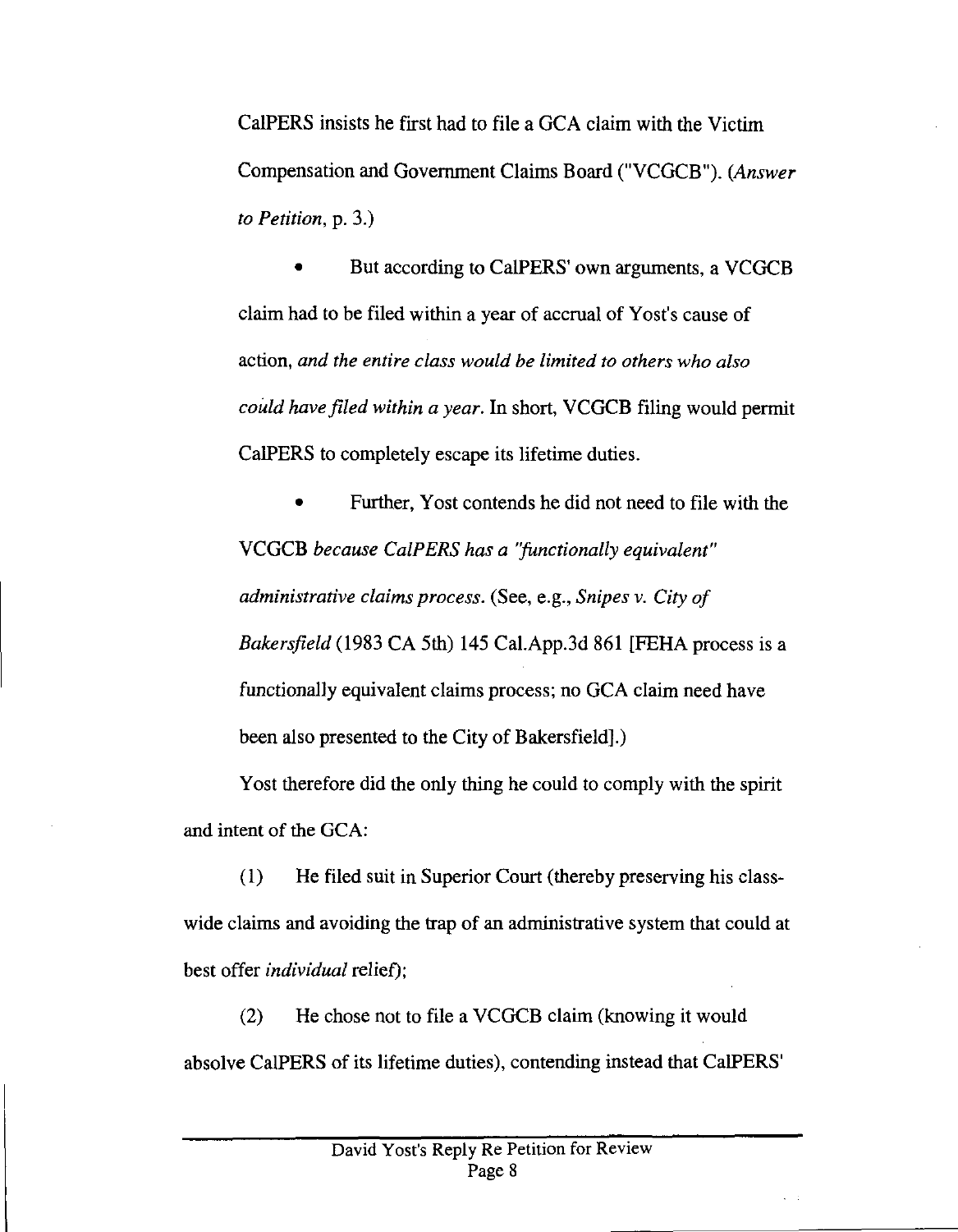administrative system is "functionally equivalent" to the VCGCB's system; and

(3) He presented his lawsuit to CalPERS immediately upon filing, together with a unilateral 30-day stay on prosecution to give CalPERS time to evaluate and possibly settle the suit (thus satisfying the point of GCA filing, i.e., to give the entity time to evaluate and settle a claim before litigation commenced).

# **B. The** "Functional Equivalence" of **CalPERS' Administrative Claims Process**

CalPERS argues that there is no need to reach the question of whether CalPERS' administrative process is "functionally equivalent" to that of the VCGCB because Yost never filed an administrative claim nor exhausted administrative remedies. (CalPERS' *Reply Brief*, pp. 18-20.) The Second District endorsed the same reasoning. *(Opinion,* p. 12.)

What both ignore is the precedential holding in *Rose v. City of Hayward, supra,* that class actions are *excused* from CalPERS' process because it has no ability to adjudicate such claims. "Excused" does not mean "excused except for a little bit", it means a class action plaintiff has no need to go through the administrative process whatsoever.<sup>1</sup>

 $<sup>1</sup>$  CalPERS has not established a "right to sue" mechanism, so once a</sup> claimant presents an administrative claim, he or she must see the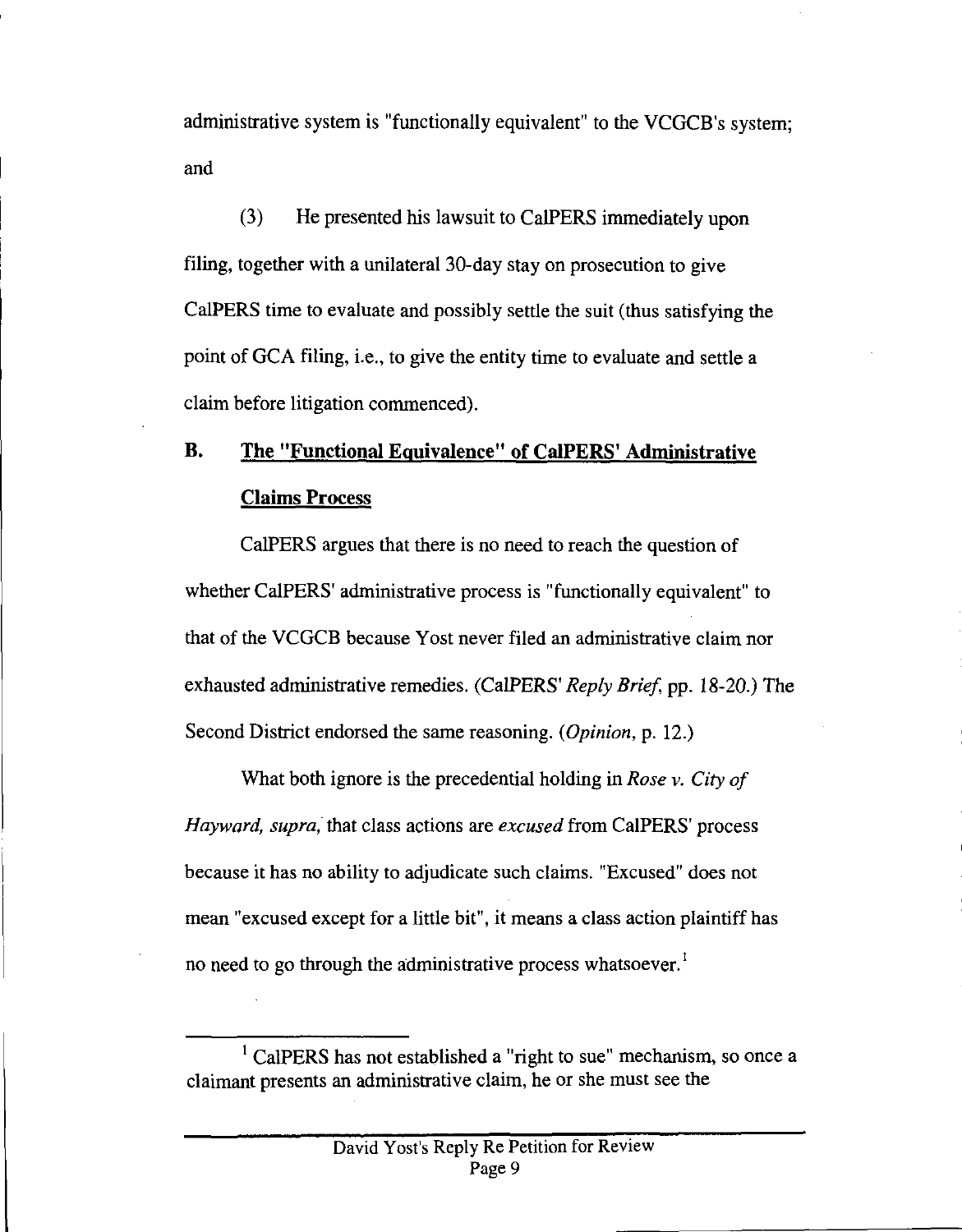The point of the *Rose v. City of Hayward* finding was that plaintiff had not filed an administrative claim *and did not need to* because CalPERS' administrative process could not adjudicate class action claims. "[E]xhaustion of administrative remedies may be excused where an administrative remedy is unavailable, or inadequate." (2A Cal.Jur.3d, *Administrative Law,* §698.)

The question of the "functional equivalence" of CalPERS' administrative claims process remains an issue of first impression which only this Court can resolve. Failure to do so, and instead allowing the Second District *Opinion* to stand, would have the corollary effect of overturning *Rose v. City of Hayward.*

# C. **Alleged** "Conflating" of GCA Compliance and Administrative **Exhaustion**

CalPERS' argues that Yost has conflated GCA compliance and administrative exhaustion, citing to *Bozaich v. State of California* (1973 CA  $5<sup>th</sup>$  (1973) CA  $5<sup>th</sup>$ ) 32 Cal.App.3d 688 and *Lozada v. City and County of San Francisco* (2002 CA 1<sup>st</sup>) 95 Cal.App.4<sup>th</sup> 29. *(Answer to Petition, p.7-8.)* CalPERS misses the point and misrepresents the cases it has cited.

*Bozaich* did not involve a claim that plaintiff had complied with the GCA by filing in a "functionally equivalent" claims process so the issue

administrative process through to completion. (See Yost's *Reply Brief*, pp. 33-34, for further discussion of this point.)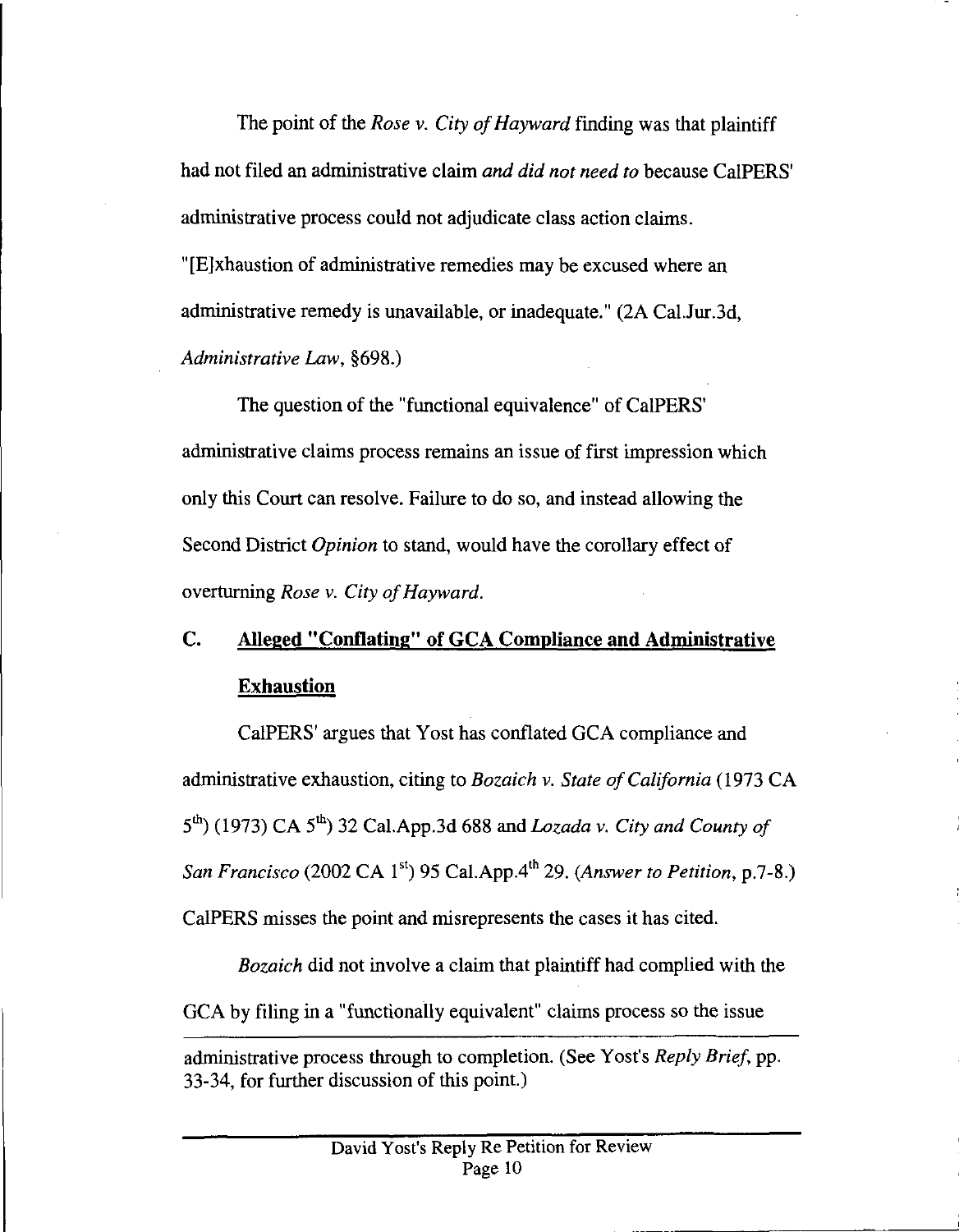never arose. The *Lozada* court found that plaintiff's constitutional claims under the federal Fair Employment and Housing Act (42 U.S.C., *§1983) could* proceed because Section 1983 provides a "functionally equivalent" claims process, but that his claims under the Public Safety Officers Procedural Bill of Rights Act ("POBRA") could not because POBRA provides no such functional equivalence.

In truth, *CalPERS* is actually the one conflating GCA compliance and administrative exhaustion by arguing that GCA compliance can only come with the filing of a VCGCB claim. Yost contends that CalPERS' "functionally equivalent" claims process provides GCA compliance, but that he was excused from the administrative process pursuant to *Rose v. City of Hayward, supra.*

#### **D. CalPERS' Lifetime Duties and GCA Presentment Deadlines**

CalPERS *argues* that that the "government claim presentation deadline is not a statute of limitations", citing to this Court's decision in *Shirk v. Vista Unified School Dist.* (2007) 42 Cal.4<sup>th</sup> 201. *(Answer to Petition, p.* 9.) Again, CalPERS misses the point and misrepresents its cited authority.

Yost contends that he was not required to file a GCA claim with the VCGCB because he complied with CalPERS' "functionally equivalent" claims process (although he was also excused from exhausting CalPERS'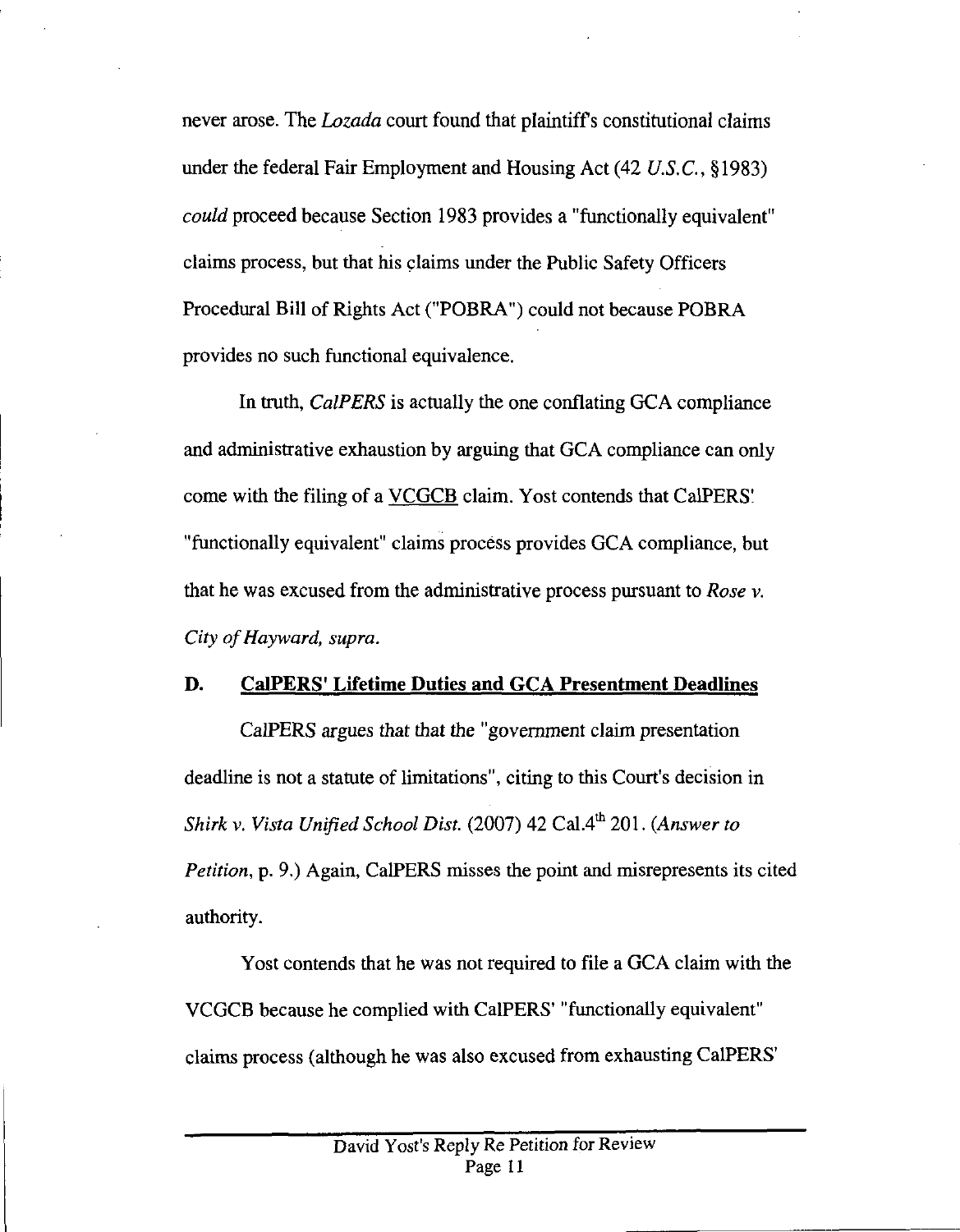administrative remedies). Further, he contends that CalPERS' "functionally equivalent" claims process guarantees an ability to file claims throughout the lifetimes of members and their beneficiaries.

*Government Code* section 911.2 requires claims to be filed with the VCGCB within one year, but the PERL specifies that claims under CalPERS' "functionally equivalent" claim process may be presented at any point during the lifetimes of member/beneficiaries. *(Government Code,*  $§20164(a)$  and (b).)

CalPERS insists this distinction is irrelevant because Yost never initiated an administrative claim. This is only because doing so would trap him in an administrative process that would simultaneously force him to give up his class-wide claims. CalPERS should not be permitted to (i) use its failure to establish an administrative process that *could* adjudicate classwide claims in order to (ii) punish Yost and the putative class by forcing him into the administrative process which would thereby bar him from *representing* the class.

### CONCLUSION

If this Court allows CalPERS' interpretation of GCA compliance and the Second District's *Opinion* to stand, it will condone CalPERS' evisceration of the clear legislative mandate that it owes *lifetime* duties to members and their beneficiaries for any attempt to enforce those duties on a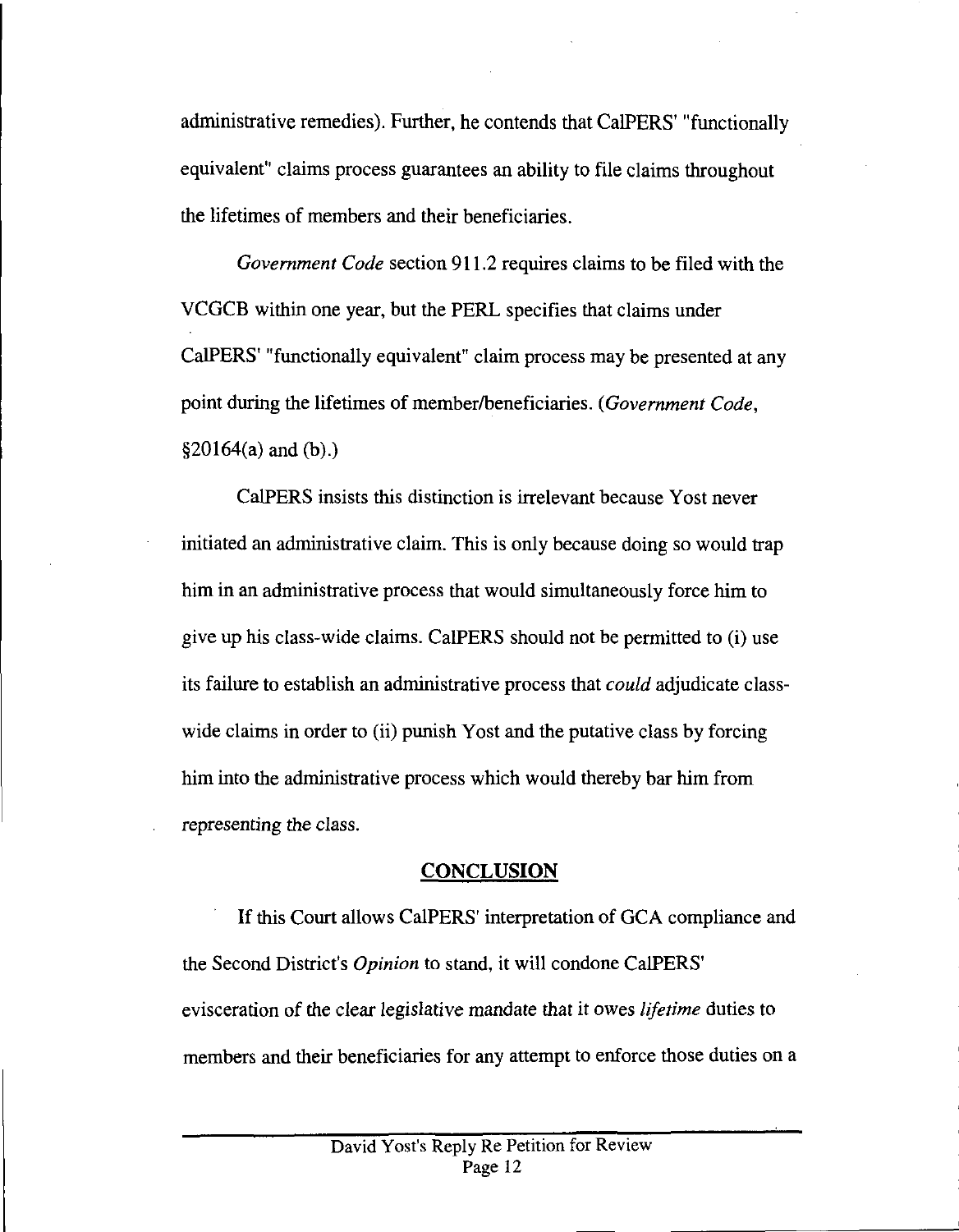class-wide basis. To quote from the *Petition for Review:*

[T]he Second District's *Opinion—both* what it decides and what it avoids—will likely have serious repercussions affecting the rights of many, many thousands of CalPERS members and their beneficiaries to seek justice by way of the class action mechanism, regardless of the nature of the injuries they have incurred.

Those members and beneficiaries deserve to have definitive rulings on the three core issues addressed in this Petition: (1) the functional equivalence of CalPERS' administrative claim process; (2) the attempt by CalPERS to use its own failure to establish an administrative process capable of adjudicating class-wide claims to instead demand that claimants comply with *some other* claims process; and (3) whether CalPERS can disavow its lifetime duties if members wish to pursue class action claims against the pension system.

Justice demands that this Court do exactly that.

Respectfully submitted,

DATED: December 27, 2012 BY:

*•*

David Yost John Michael Jensen Attornoy for Petitioner<br>David Yost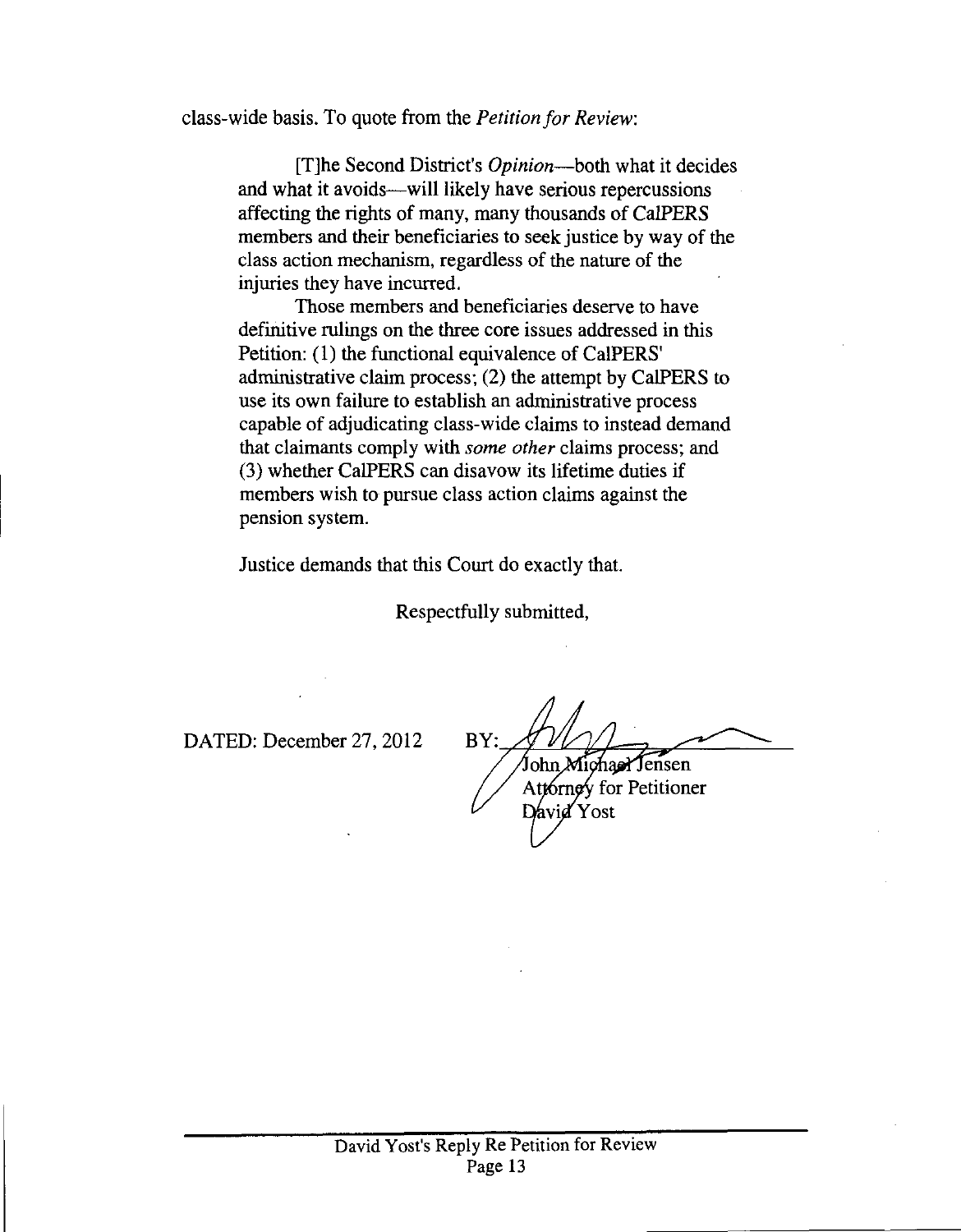## **CERTIFICATE OF COMPLIANCE**

Pursuant to rule 8.204(c) of the California Rules of Court, I hereby certify that this brief, double spaced in Times New Roman 13-point font, contains 2,652 words, including footnotes, as counted by the Microsoft Word 2010 program used to generate the brief.

By Albert V<br>John Michael Jensen<br>**5BN 176813**